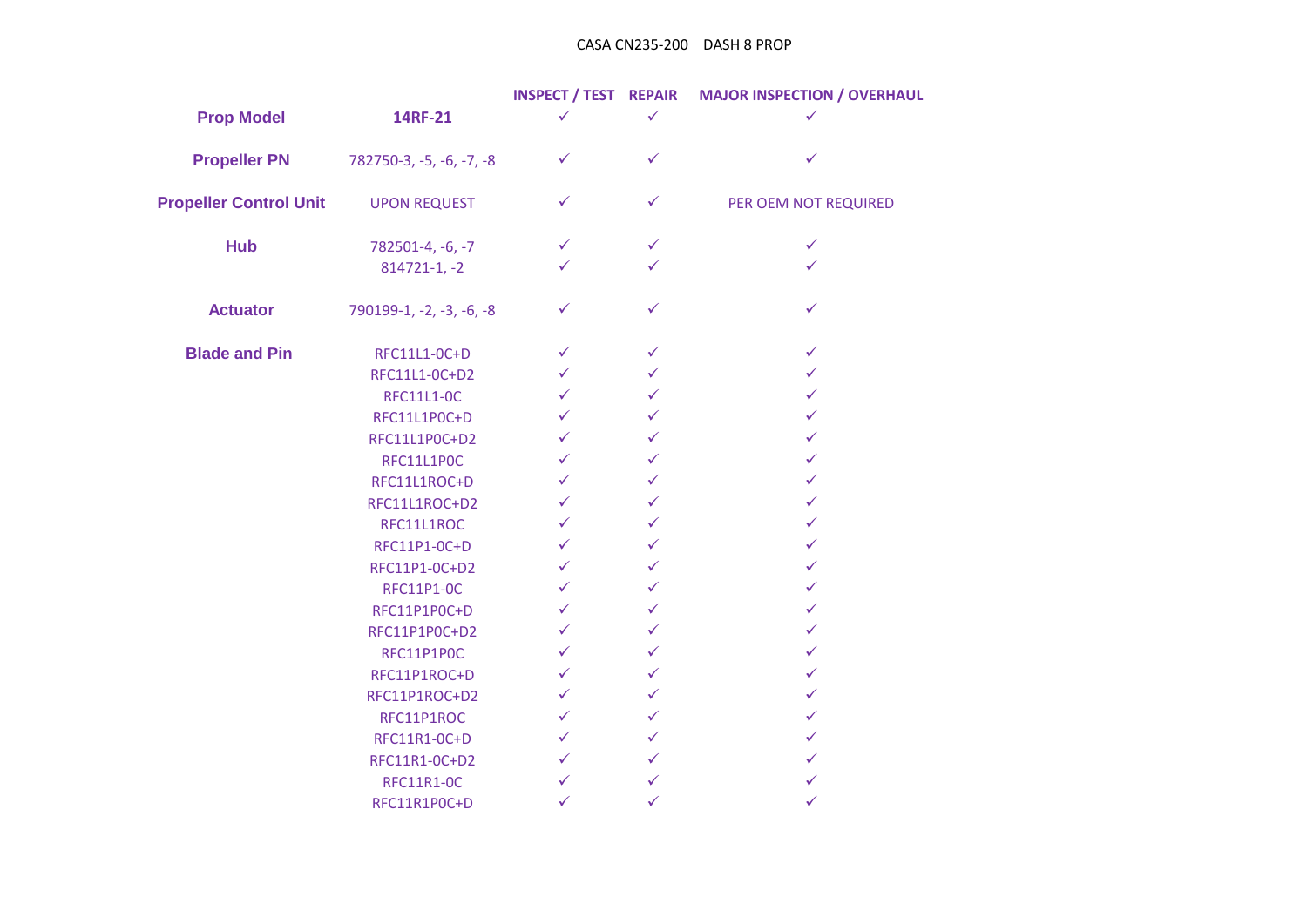## CASA CN235-200 DASH 8 PROP

|                       | RFC11R1P0C+D2     |              |              |                      |
|-----------------------|-------------------|--------------|--------------|----------------------|
|                       | RFC11R1P0C        | $\checkmark$ | ✓            |                      |
|                       | RFC11R1ROC+D      | ✓            | ✓            |                      |
|                       | RFC11R1ROC+D2     | $\checkmark$ | $\checkmark$ |                      |
|                       | RFC11R1ROC        | ✓            | ✓            |                      |
|                       | RFC11V1-0C+D      | ✓            | ✓            |                      |
|                       | RFC11V1-0C+D2     | $\checkmark$ | ✓            | ✓                    |
|                       | <b>RFC11V1-0C</b> | ✓            | ✓            | ✓                    |
|                       | RFC11V1P0C+D      | $\checkmark$ | $\checkmark$ | ✓                    |
|                       | RFC11V1P0C+D2     | $\checkmark$ | ✓            | ✓                    |
|                       | RFC11V1P0C        | $\checkmark$ | $\checkmark$ | ✓                    |
|                       | RFC11V1ROC+D      | $\checkmark$ | ✓            | ✓                    |
|                       | RFC11V1ROC+D2     | ✓            | ✓            |                      |
|                       | RFC11V1ROC        | ✓            | ✓            |                      |
|                       | RFC11Z1-0C+D      | ✓            | ✓            | ✓                    |
|                       | RFC11Z1-0C+D2     | $\checkmark$ | ✓            | ✓                    |
|                       | <b>RFC11Z1-0C</b> | ✓            | ✓            | ✓                    |
|                       | RFC11Z1P0C+D      | ✓            | $\checkmark$ |                      |
|                       | RFC11Z1P0C+D2     | $\checkmark$ | ✓            | ✓                    |
|                       | <b>RFC11Z1P0C</b> | $\checkmark$ | $\checkmark$ |                      |
|                       | RFC11Z1ROC+D      | $\checkmark$ | ✓            |                      |
|                       | RFC11Z1ROC+D2     | ✓            | ✓            |                      |
|                       | RFC11Z1ROC        | ✓            | ✓            |                      |
| <b>Bulkhead</b>       | 784719-1, -2      | ✓            | ✓            | PER OEM NOT REQUIRED |
| <b>Retaining Ring</b> | 784297-1          | ✓            | ✓            | PER OEM NOT REQUIRED |
| <b>Spinner</b>        | 790185-1          | ✓            | ✓            | PER OEM NOT REQUIRED |
| <b>Trans. Tube</b>    | 814799-1, -4, -5  | $\checkmark$ | ✓            | PER OEM NOT REQUIRED |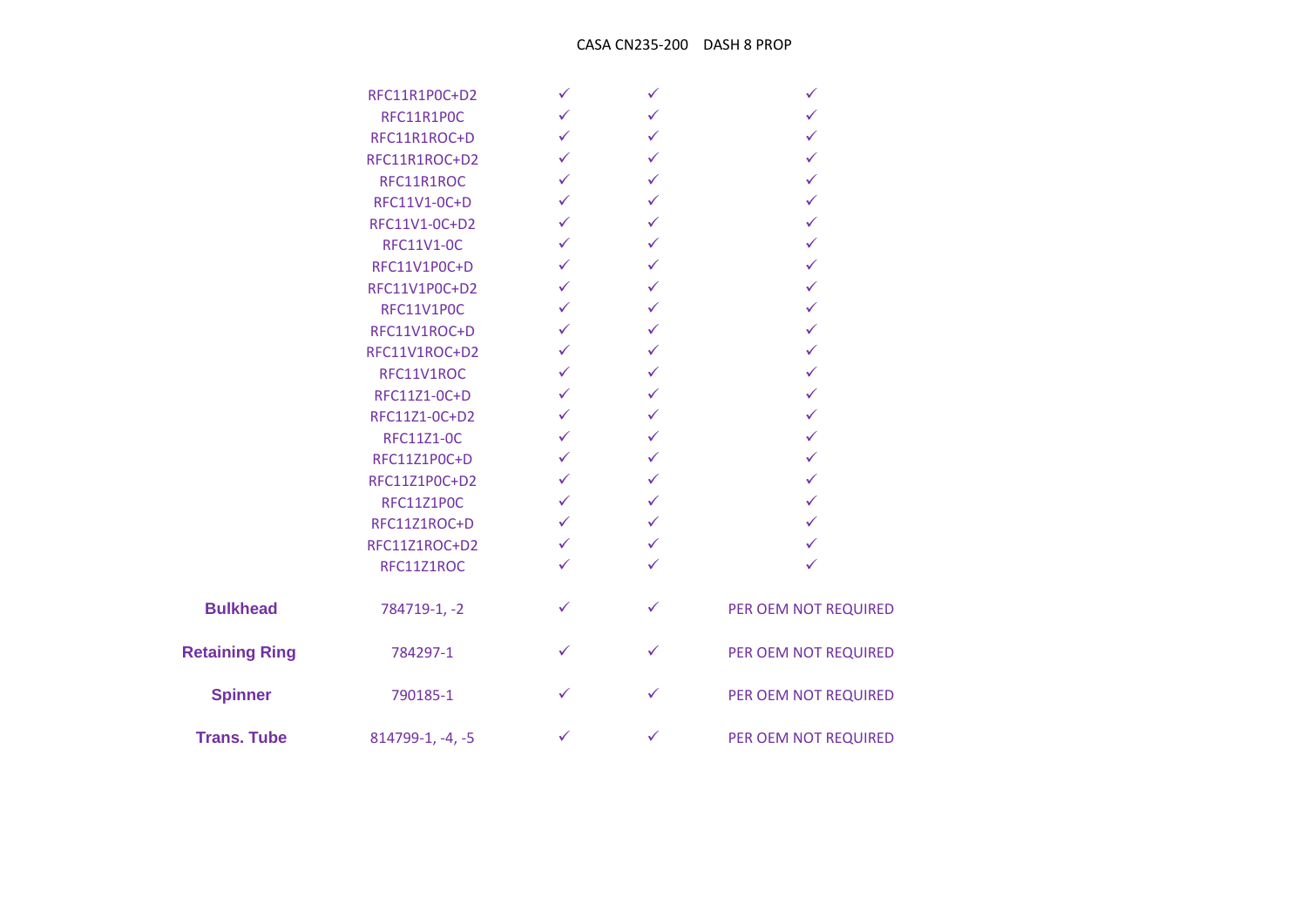## CASA CN235-200 DASH 12 PROP

|                               |                                      | <b>INSPECT / TEST REPAIR</b> |              | <b>MAJOR INSPECTION / OVERHAUL</b> |
|-------------------------------|--------------------------------------|------------------------------|--------------|------------------------------------|
| <b>Prop Model</b>             | 14RF-21                              | $\checkmark$                 | $\checkmark$ | ✓                                  |
| <b>Propeller PN</b>           | 782750-12,-10                        | ✓                            | ✓            | ✓                                  |
| <b>Propeller Control Unit</b> | <b>UPON REQUEST</b>                  | ✓                            | $\checkmark$ | PER OEM NOT REQUIRED               |
| <b>Hub</b>                    | 782501-6, -7, -8<br>$814721 - 1, -2$ | ✓                            | $\checkmark$ | $\checkmark$                       |
| <b>Actuator</b>               | 790199-5, -6, -7, -8                 | $\checkmark$                 | $\checkmark$ | $\checkmark$                       |
| <b>Blade and Pin</b>          | <b>RFC11W1-OC</b>                    | $\checkmark$                 | ✓            | $\checkmark$                       |
|                               | RFC11W1-OC+D                         | $\checkmark$                 | $\checkmark$ | $\checkmark$                       |
|                               | RFC11W1-OC+D2                        | $\checkmark$                 | ✓            | $\checkmark$                       |
|                               | RFC11W1P0C                           | $\checkmark$                 | $\checkmark$ | $\checkmark$                       |
|                               | RFC11W1P0C+D                         | $\checkmark$                 | $\checkmark$ | $\checkmark$                       |
|                               | RFC11W1P0C+D2                        | $\checkmark$                 | $\checkmark$ | $\checkmark$                       |
|                               | RFC11W1ROC                           | $\checkmark$                 | $\checkmark$ | $\checkmark$                       |
|                               | RFC11W1ROC+D                         | $\checkmark$                 | $\checkmark$ | $\checkmark$                       |
|                               | RFC11W1ROC+D2                        | $\checkmark$                 | $\checkmark$ | $\checkmark$                       |
|                               | <b>RFC11Y1-OC</b>                    | $\checkmark$                 | $\checkmark$ | $\checkmark$                       |
|                               | RFC11Y1-OC+D                         | $\checkmark$                 | $\checkmark$ | $\checkmark$                       |
|                               | RFC11Y1-OC+D2                        | $\checkmark$                 | $\checkmark$ | ✓                                  |
|                               | RFC11Y1P0C                           | $\checkmark$                 | ✓            | $\checkmark$                       |
|                               | RFC11Y1P0C+D                         | $\checkmark$                 | $\checkmark$ | $\checkmark$                       |
|                               | RFC11Y1P0C+D2                        | $\checkmark$                 | $\checkmark$ | $\checkmark$                       |
|                               | RFC11Y1ROC                           | $\checkmark$                 | $\checkmark$ | $\checkmark$                       |
|                               | RFC11Y1ROC+D                         | $\checkmark$                 | $\checkmark$ | $\checkmark$                       |
|                               | RFC11Y1ROC+D2                        | $\checkmark$                 | $\checkmark$ | ✓                                  |
| <b>Bulkhead</b>               | 794349-1, -2, -3, -4                 | ✓                            | ✓            | PER OEM NOT REQUIRED               |
| <b>Retaining Ring</b>         | 786060-1                             | $\checkmark$                 | $\checkmark$ | PER OEM NOT REQUIRED               |